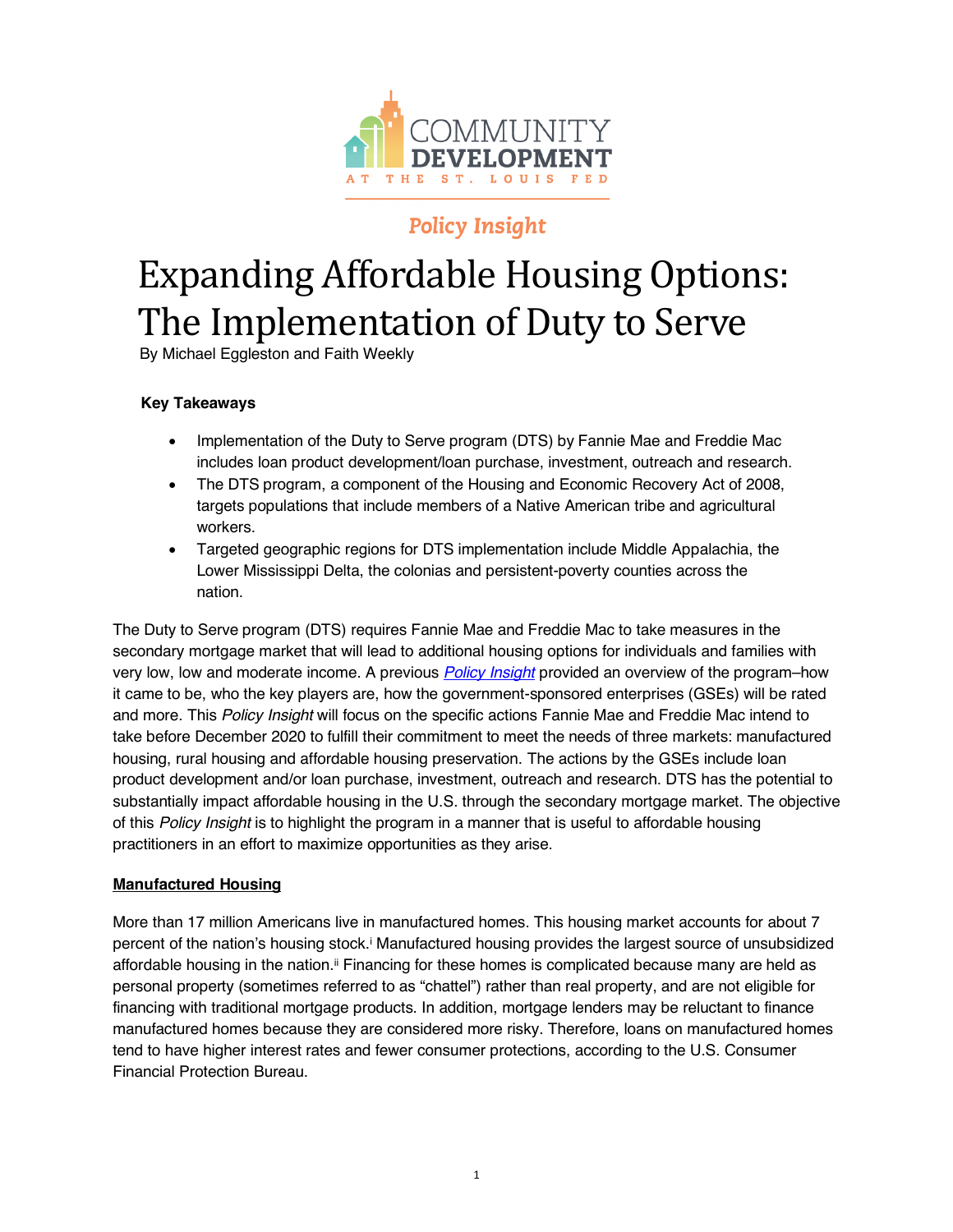The annual median household income of those living in manufactured homes is about \$30,000, according to the Manufactured Housing Institute. That's about half of the 2016 national median income of \$59,039, according to U.S. Census data. Manufactured homes provide a critical source of affordable housing, especially in some of the lowest income regions of the country, accounting for more than 20 percent of homes in Middle Appalachia and 17 percent in the Lower Mississippi Delta.iii

|                                                                  | <b>Loan Product</b><br><b>Development</b><br>and/or Loan<br><b>Purchase</b> | <b>Investment</b> | <b>Outreach</b> | <b>Research</b> |
|------------------------------------------------------------------|-----------------------------------------------------------------------------|-------------------|-----------------|-----------------|
| Manufactured<br><b>Housing Titled as</b><br><b>Real Property</b> |                                                                             |                   |                 |                 |
| Manufactured<br>Housing Titled as<br><b>Personal Property</b>    |                                                                             |                   |                 |                 |
| Manufactured<br>Housing<br>Communities                           |                                                                             | Fannie Mae Only   |                 |                 |

**Table 1: A Summary of the GSEs' Planned Activities for the Manufactured Housing Market**

#### *Support Manufactured Housing Titled as Real Property*

Both Fannie Mae and Freddie Mac plan to support titling manufactured housing as real property through a combination of loan product development and/or loan purchase and outreach. Classification of a home as real property enables homeowners the opportunity to have the same security and potential for wealth creation enjoyed by owners of site-built homes. For example, Freddie Mac will simplify the process by redesigning its current loan product offering, which will now require only one closing instead of two–one for construction and one for the permanent financing of manufactured housing titled as real property.

Freddie Mac will focus its outreach efforts on increasing access to homebuyer education, while Fannie Mae will participate in industry meetings to better understand the opportunities to expand liquidity in the market.

#### *Support Manufactured Housing Titled as Personal Property (Chattel)*

The GSEs will support this market through loan product development and/or loan purchase, outreach and research. Both GSEs will seek to better understand securitization structures for this market through outreach and research activities. For example, they will engage with rating agencies and existing lenders and both will research credit risk, pricing issues and legal requirements associated with the development of a chattel security.

Both GSEs will pilot chattel loan products. Fannie Mae plans to seek Federal Housing Finance Agency (FHFA) approval for its chattel loan pilot by the end of 2018, with launch of the pilot expected in 2019. Freddie Mac intends to develop guidelines for a chattel loan pilot and then initiate chattel purchases in 2019. The GSEs will also publish information about the performance of their chattel loan purchases and best practices learned through these chattel loan pilots.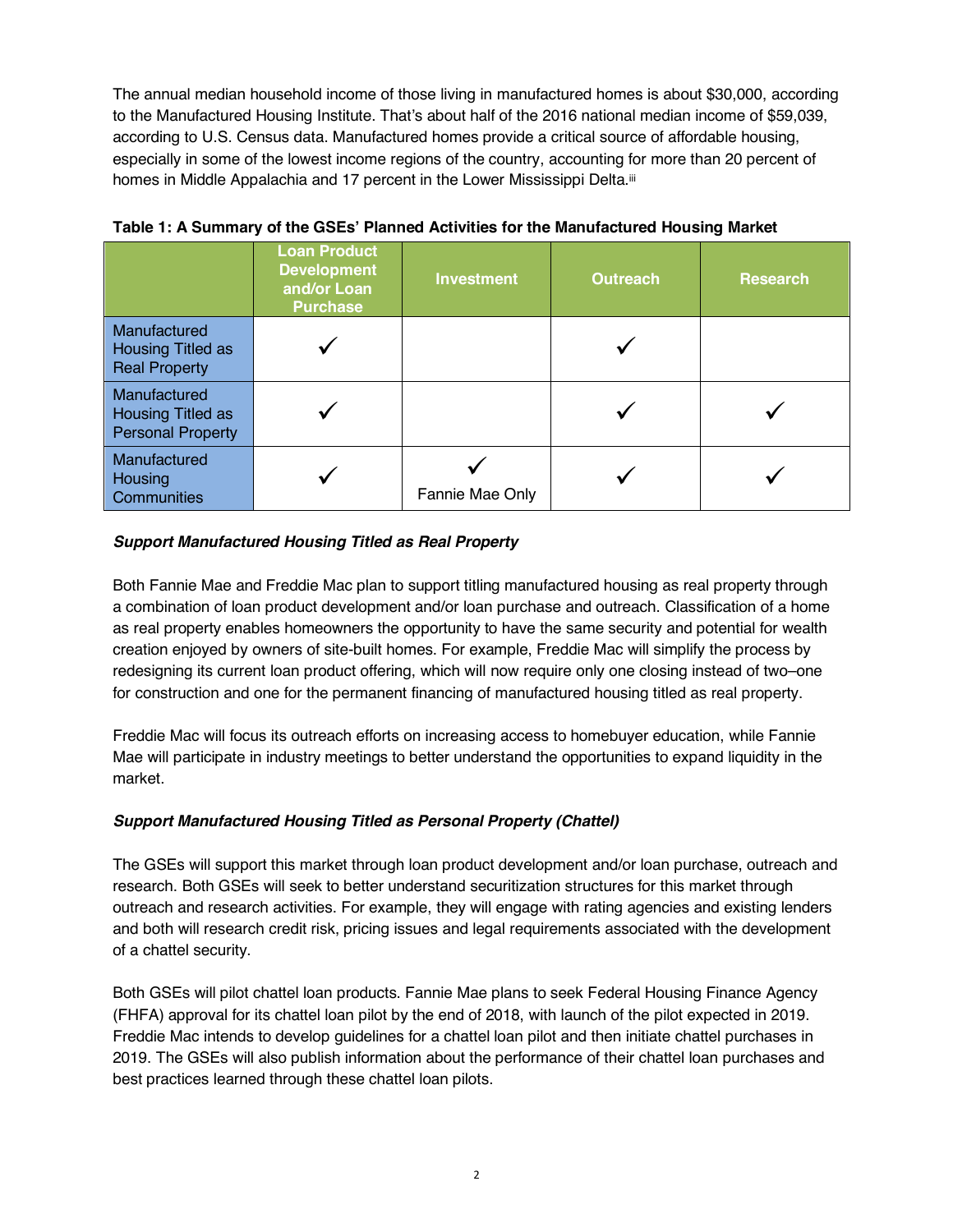# *Support Manufactured Housing Multifamily Activities*

The GSEs plan to increase liquidity to governmental entities, nonprofit organizations or resident-owned communities (collectively "nontraditional owners") through loan product development and/or loan purchase, outreach and research. Additionally, Fannie Mae intends to invest in nontraditional owners of manufactured housing. For example, Fannie Mae will design a pilot program for investments in nonprofit organizations, community development financial institutions (CDFIs), small financial institutions and other entities that focus on manufactured housing communities with nontraditional owners.

A challenge in the manufactured housing industry is clearly defining the rights of tenants who own a manufactured housing unit but lease the pad in a community where the housing unit is located. The development of uniform tenants' rights is difficult because of inconsistent legal requirements for tenant pad leases. Further, there is no state law that meets all of the FHFA Pad Requirements. Therefore, the GSEs will seek to better understand tenant pad lease protections in their outreach and research efforts.

#### **Rural Housing**

Rural households are more likely to spend a large portion of their income on housing. Nearly 30 percent of all rural households, and 47 percent of rural renters, are housing cost-burdened, meaning more than 30 percent of their income goes to housing.<sup>iv</sup> Additionally, U.S. Department of Agriculture (USDA) rental properties provide more than 415,000 affordable homes to households in rural communities; however, no new USDA direct-finance rental housing has been developed since 2012v.

The GSEs plan to undertake activities to increase access to financing and expand distribution of capital to some of the most underserved rural regions and populations in the nation. The GSEs acknowledge that new and creative approaches will be required to fully meet their goals in these areas. By partnering with key entities–appraisers, lenders, nonprofits, CDFIs and housing finance agencies–who already work in these communities, the GSEs will gain a better understanding of the different housing markets that comprise rural regions.

|                                        | <b>Loan Product</b><br><b>Development</b><br>and/or Loan<br><b>Purchase</b> | <b>Investment</b> | <b>Outreach</b> | <b>Research</b> |
|----------------------------------------|-----------------------------------------------------------------------------|-------------------|-----------------|-----------------|
| High-needs Rural<br>Regions            |                                                                             |                   |                 |                 |
| <b>High-needs Rural</b><br>Populations |                                                                             |                   |                 |                 |

| Table 2: A Summary of the GSEs' Plans for Rural Housing |  |  |  |
|---------------------------------------------------------|--|--|--|
|---------------------------------------------------------|--|--|--|

#### *Support High-needs Rural Regions*

Under the initial three-year DTS plan, Fannie Mae and Freddie Mac intend to support high-needs rural regions through loan product development and/or loan purchase, outreach and research. Both GSEs will focus on the Middle Appalachia, the Lower Mississippi Delta and the colonias along the U.S. border with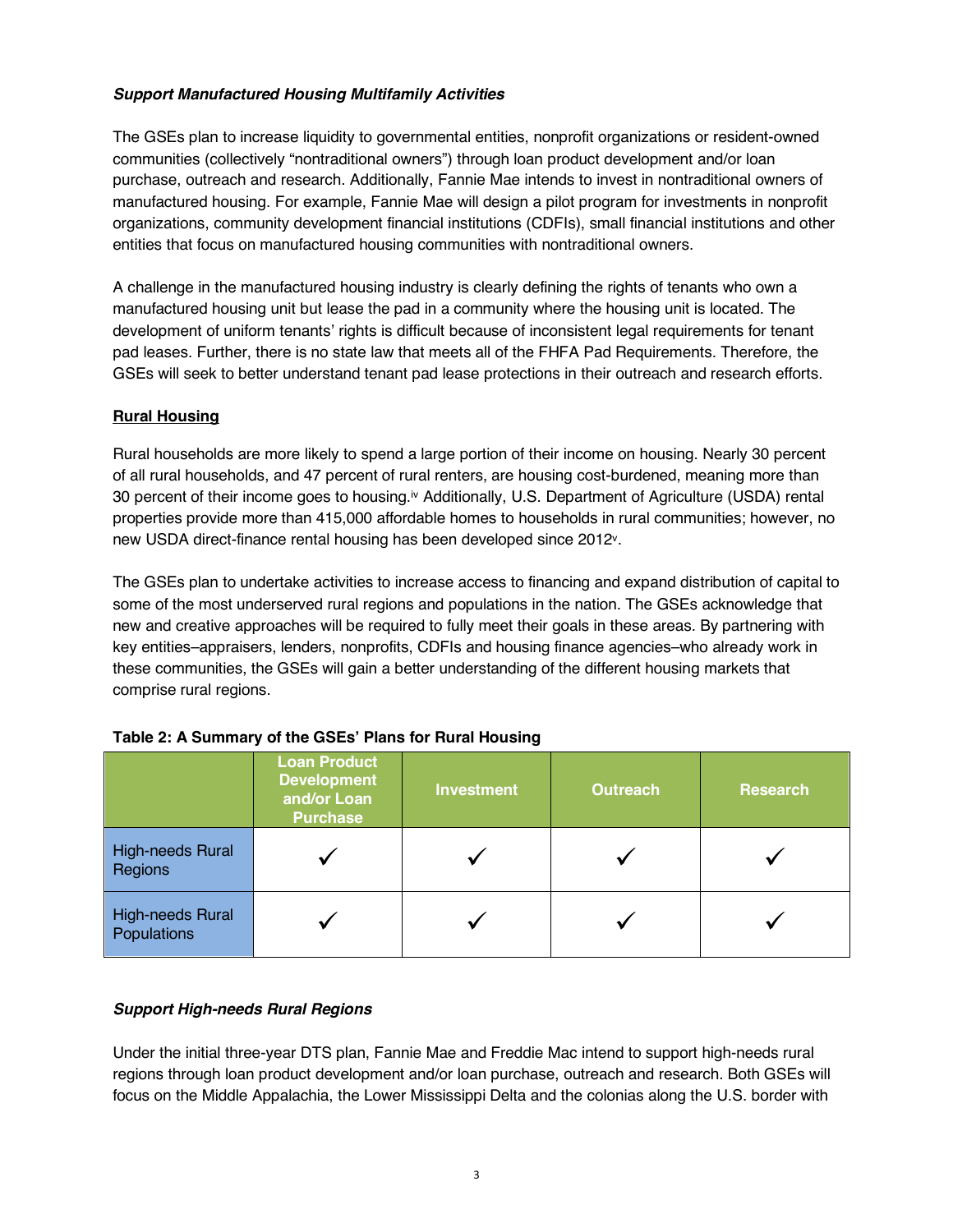Mexico. Freddie Mac's activities in the colonias region will primarily be focused on the Texas border counties of El Paso, Cameron, Hidalgo, Starr, Webb and Maverick. Additionally, Freddie Mac will focus on persistent-poverty counties across the nation.

In addition to engaging in loan product development/loan purchase and outreach, the GSEs will make investments and conduct research. Each of the GSEs has authority to invest up to \$500 million in Low Income Housing Tax Credits (LIHTC) for rural housing. Freddie Mac and Fannie Mae intend to research the opportunity for investing in LIHTCs in the Lower Mississippi Delta, Middle Appalachia and persistentpoverty counties not included in other high-needs rural regions.

The GSEs will both conduct research into rural housing markets. For example, Freddie Mac will be developing a rural mapping tool to promote broader understanding of the rural market as defined by FHFA and to more easily identify properties that qualify under the definition.

#### *Support Housing for High-needs Rural Populations*

Both GSEs intend to support rural housing for high-needs populations through loan product development/loan purchase, investments, outreach and research. Both GSEs are targeting members of a federally recognized Indian tribe, while Fannie Mae will also target agricultural workers. Fannie Mae hopes to gain a better understanding of how to develop loan products that allow for flexibilities in agricultural workers' seasonal income and how to document residency when an employee holds an Individual Taxpayer Identification Number. Both populations face similar challenges that significantly impact their access to credit, including substantially higher poverty rates than the national average and limited access to financial services.<sup>vi</sup>

The GSEs intend to engage in investments to support housing for high-needs rural populations. Both GSEs will invest in LIHTC in tribal communities. Additionally, Fannie Mae will design an investment pilot program in 2018, partnering with a Native American CDFI or other mission-driven lenders to increase access to credit, capital or financial counseling.

In the product development/loan purchase area, Fannie Mae will redesign its Native American Conventional Lending Initiative while also purchasing loans secured by multifamily housing for Native Americans and agricultural workers.

#### **Affordable Housing Preservation**

Housing has become increasingly unaffordable due to a variety of factors such as stagnant wages, increasing housing prices, conversion of previously affordable rental units to market rate and reduced investor demand for purchasing LIHTCs. As a result, over 39 million U.S. households now spend more than 30 percent of their income on housing, disproportionately affecting households with low income.<sup>vii</sup>

Both GSEs have comprehensive plans to address affordable housing preservation. Plans include supporting existing federal housing programs, various affordable housing initiatives and a reduction in energy and water consumption that leads to reduced utility expenses. As is the case with the other housing markets, efforts include a combination of developing loan products and/or purchasing loans, making investments and conducting outreach and research.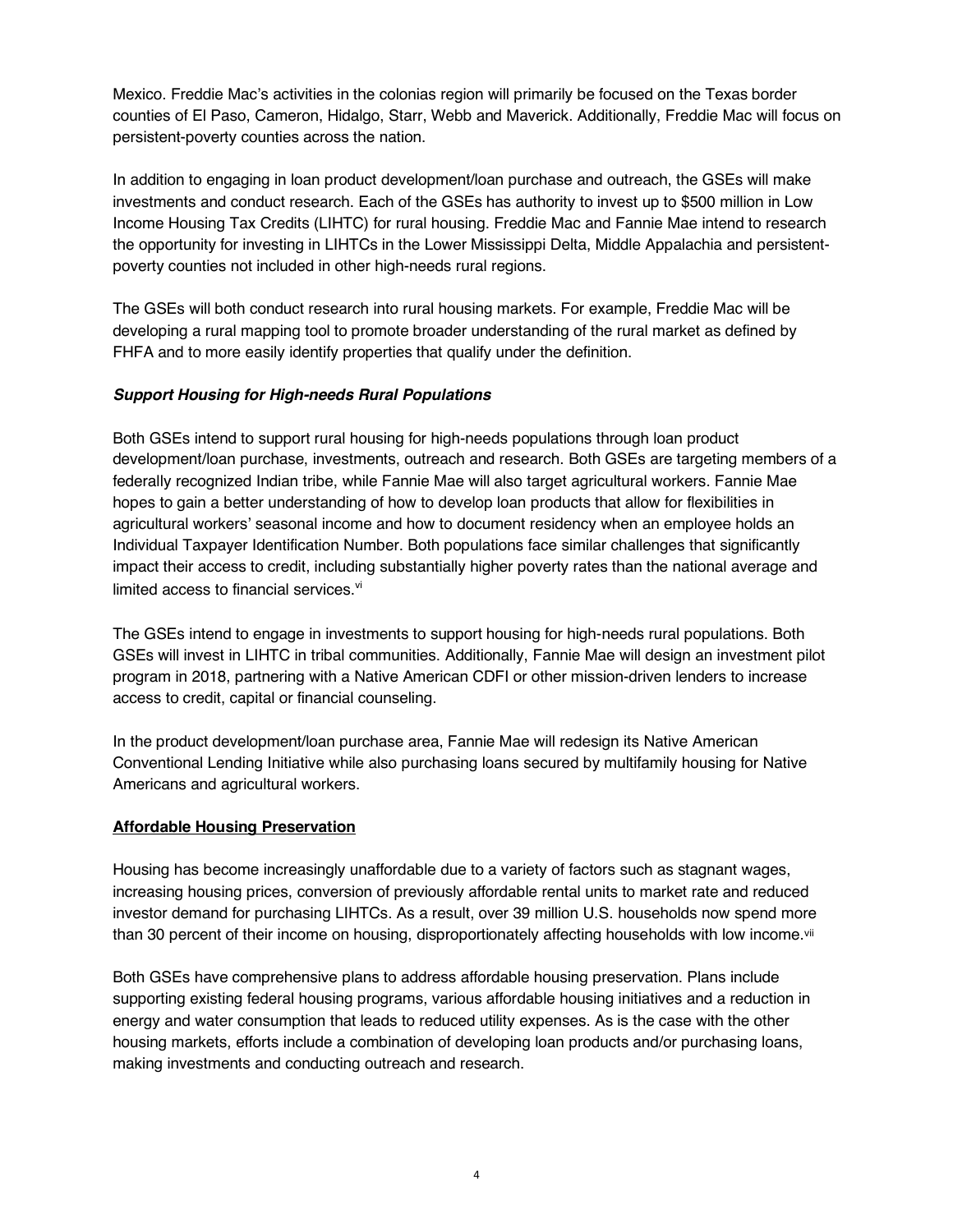#### **Table 3: A Summary of the GSEs' Activities with Respect to Affordable Housing Preservation**

|                                                    | <b>Loan Product</b><br><b>Development</b><br>and/or Loan<br><b>Purchase</b> | <b>Investment</b> | <b>Outreach</b> | <b>Research</b> |
|----------------------------------------------------|-----------------------------------------------------------------------------|-------------------|-----------------|-----------------|
| <b>Existing Federal</b><br><b>Housing Programs</b> |                                                                             |                   |                 |                 |
| <b>Housing Initiatives</b>                         |                                                                             | Fannie Mae Only   |                 |                 |
| Residential<br><b>Economic Diversity</b>           |                                                                             |                   |                 |                 |
| <b>Energy Efficiency</b><br>Programs               |                                                                             |                   |                 |                 |

#### *Support Existing Federal Housing Programs*

Unless otherwise noted, both GSEs intend to support the following programs through loan product development and/or loan purchase:

- U.S. Department of Housing and Urban Development's (HUD) Housing Choice Voucher Program (Section 8), which provides assistance to afford decent, safe and sanitary housing in the private market for families with low income, persons with disabilities and the elderly.
- USDA's Rural Rental Housing Program (Section 515), which provides mortgages for affordable rental housing targeted to families with low income, persons with disabilities, and the elderly.
- HUD's Housing for the Elderly Program (Section 202) (Fannie Mae only), which expands the supply of affordable housing with supportive services for the elderly.
- HUD's Rental Assistance Demonstration Program, which allows public housing agencies to leverage public and private debt with equity in order to reinvest in the public housing stock.

#### *Support Housing Initiatives*

In addition to supporting specific federal housing programs, the GSEs plan to support various housing initiatives–small multifamily rental properties, shared equity programs, workforce equity programs and properties in need of renovation. They intend to develop loan products and/or purchase loans and conduct outreach and research for small multifamily rental properties.

The GSEs plan to support shared equity programs through loan product development and/or loan purchase, conducting outreach and research. The purpose of shared equity programs is to preserve housing affordability for homeowners. An example of a shared equity program is a Community Land Trust (CLT) which acquires land and maintains ownership of it permanently. A household that owns property in a CLT earns a portion of the increased value when the property is sold; the remainder is kept by the trust, thus preserving affordability for future households.

The GSEs intend to support workforce equity programs through loan product development and/or loan purchase. Additionally, Fannie Mae will support these programs through investments. Workforce equity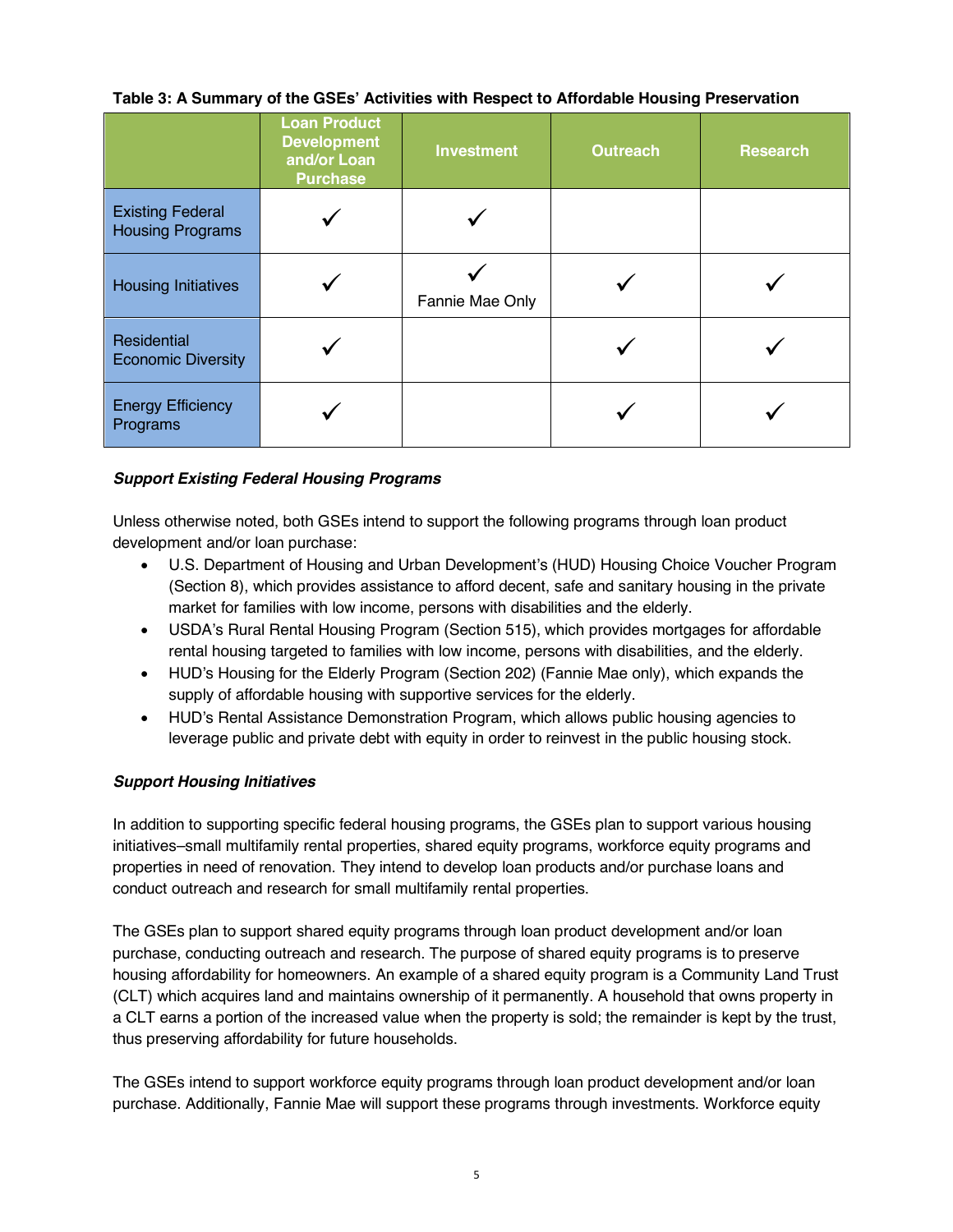programs refer to those that make investments in funds that acquire affordable multifamily properties to ensure the properties remain affordable. These funds can take the form of a real estate investment trust.

The GSEs will support the renovation of properties through loan product development and/or loan purchase and through outreach. They recognize that there are barriers in their current loan product offerings that prevent borrowers from utilizing these loans. In particular, many high-needs rural regions have aging housing stock that could be renovated to maintain or increase housing affordability for individuals living in those areas.

### *Support Residential Economic Diversity*

Both GSEs plan to support residential economic diversity through loan product development and/or loan purchase, outreach and research.

Residential economic diversity refers to affordable housing in a high-opportunity area or mixed-income housing in an area of concentrated poverty. It's important to provide clear definitions for the following three terms:

- **High-opportunity area:** An area designated by HUD as a Difficult to Develop Area (DDA) with a poverty level threshold. FHFA will also allow the GSEs to use approved state and local definitions, which include those in state Qualified Allocation Plans.
- **Concentrated poverty:** A census tract where half of households have incomes below 60 percent of the area's median income or where the poverty rate of the census tract is 25 percent or higher. It can also include census tracts with a non-white population of 50 percent or higher and a poverty rate of 40 percent or higher.
- **Mixed-income housing:** A development with at least 20 percent of the housing units affordable to households with moderate-, middle- or upper-income levels.

# *Support Energy and Water-efficiency Improvements*

Finally, the GSEs intend to support energy- and water-efficiency improvements to single-family properties through loan product development and/or loan purchase. The improvements are designed to reduce energy and water consumption as well as utility costs.

In addition to supporting energy- and water-efficiency improvements to single-family properties, the GSES will conduct outreach and research on the impact of environmental improvements on multifamily properties.

#### **Conclusion**

At a time when the nation is facing a shortage of affordable housing, the GSEs have been working to implement the DTS program, which has the potential to increase the supply of affordable housing and expand rental and homeownership options to people with very low, low and moderate income. To be effective, the DTS program will require the GSEs to not only design loan products and/or purchase loans, make investments and conduct outreach and research, but to also develop relationships with entities that already know the rural housing markets (i.e., housing providers, nonprofits, intermediaries, CDFIs and